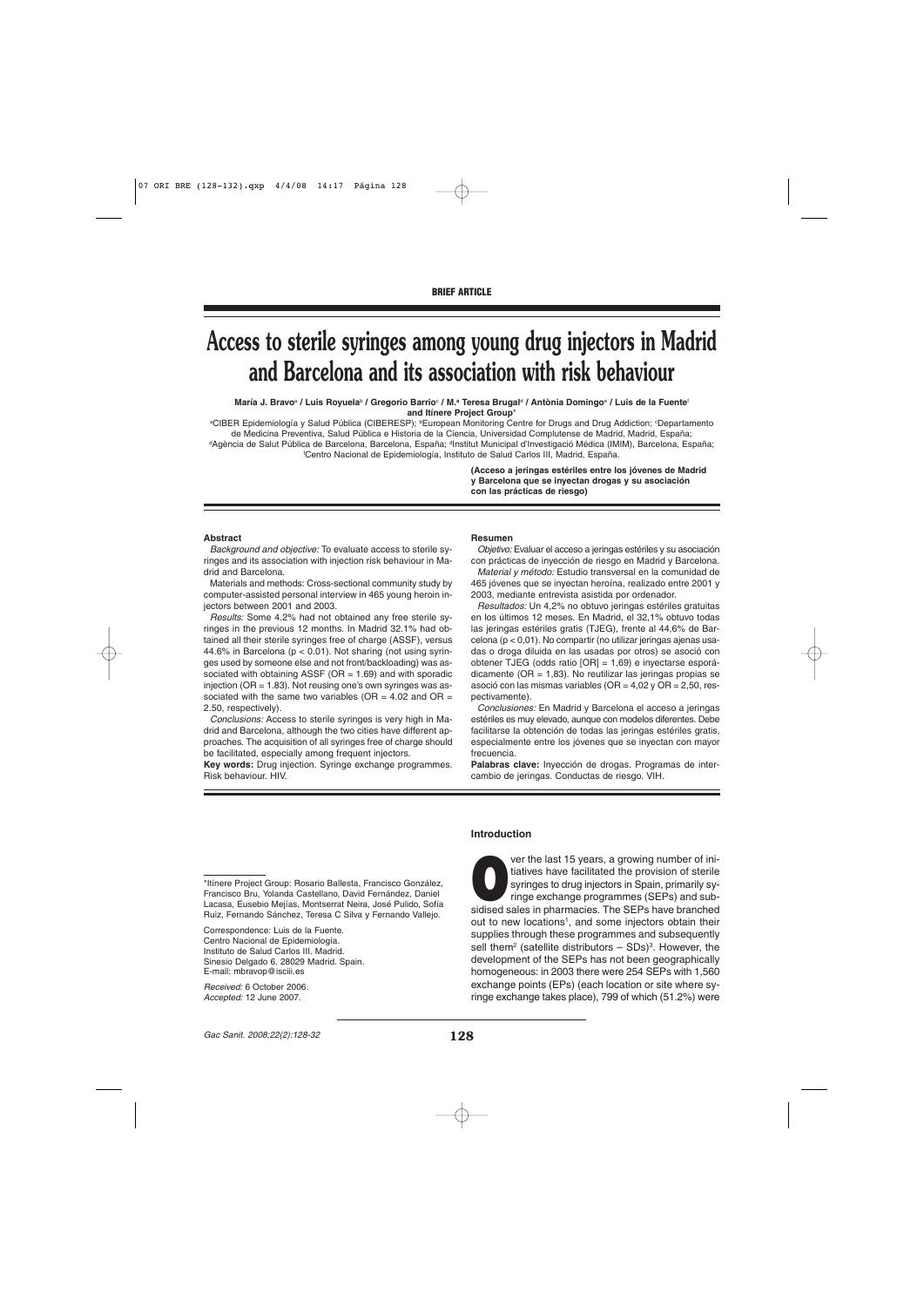|                                                        | n                 | Percentage   | р           |
|--------------------------------------------------------|-------------------|--------------|-------------|
| City                                                   |                   |              |             |
| Madrid                                                 | 60/185            | 32.1         | < 0.01      |
| Barcelona                                              | 115/258           | 44.6         |             |
| Current age                                            |                   |              |             |
| $\leq 25$                                              | 79/186            | 42.5         | <b>NS</b>   |
| >25                                                    | 96/259            | 37.1         |             |
| Sex                                                    |                   |              |             |
| Male                                                   | 126/330           | 38.2         | <b>NS</b>   |
| Female                                                 | 49/115            | 42.6         |             |
| Nationality                                            |                   |              |             |
| Foreign                                                | 139/374           | 37.2         | < 0.05      |
| Spanish                                                | 36/71             | 50.7         |             |
| Type of residence                                      |                   |              |             |
| Houses, flats, shanties, occupied houses               | 123/342           | 36.0         | < 0.01      |
| Streets, parks, no fixed abode and others              | 52/103            | 50.5         |             |
| Marginal or illegal activity to obtain money           |                   |              |             |
| Yes                                                    | 111/257           | 43.2         | 0.051       |
| No                                                     | 64/188            | 34.0         |             |
| Years of drug injection                                |                   |              |             |
| > 5                                                    | 91/234            | 38.9         | <b>NS</b>   |
| $\leq 5$                                               | 82/206            | 39.8         |             |
| Educational level                                      |                   |              |             |
| Primary or lower                                       | 68/168<br>106/276 | 40.5<br>38.4 | <b>NS</b>   |
| Higher than primary<br>Employment status               |                   |              | <b>NS</b>   |
| Working                                                | 52/136            | 38.2         |             |
| Not working                                            | 123/309           | 39.8         |             |
| Frequency of injection of any drug                     |                   |              |             |
| Habitual (weekly or more)                              | 122/339           | 36.0         | < 0.05      |
| Sporadic (less than once a week)                       | 50/100            | 50.0         |             |
| Most frequent location for drug injection              |                   |              |             |
| Private place (houses)                                 | 27/69             | 39.1         | <b>NS</b>   |
| Squares, abandoned houses, cars, other                 | 41/92             | 44.6         |             |
| Place where drugs are sold and consumed                | 107/284           | 37.7         |             |
| Injected with syringes used by others (a)              |                   |              |             |
| Yes                                                    | 33/111            | 29.7         | < 0.05      |
| N <sub>0</sub>                                         | 139/322           | 43.2         |             |
| Used own or others' syringes to backload (b)           |                   |              |             |
| Yes                                                    | 33/111            | 29.7         | < 0.05      |
| N <sub>0</sub>                                         | 142/334           | 42.5         |             |
| Introduced the syringe into a recipient used by others |                   |              |             |
| Yes                                                    | 62/160            | 38.8         | <b>NS</b>   |
| No                                                     | 113/284           | 39.8         |             |
| Cleaned skin with used cloths                          |                   |              |             |
| Yes                                                    | 1/16              | 6.3          | $< 0.01$    |
| No                                                     | 174/429           | 40.6         |             |
| Rinsed needles or syringes in liquid used by others    |                   |              |             |
| Yes                                                    | 18/53             | 34.4         | <b>NS</b>   |
| $\rm No$                                               | 157/391           | 40.2         |             |
| Gave used syringes to others                           |                   |              |             |
| Yes                                                    | 18/78             | 23.1         | < 0.01      |
| No                                                     | 156/366           | 42.6         |             |
| Reused own syringes                                    |                   |              |             |
| Yes                                                    | 81//289           | 28.1         | < 0.001     |
| $\rm No$                                               | 94/155            | 60.6         |             |
|                                                        |                   |              | (Continues) |

**Table 1. Proportion of young drug injectors who obtain all their sterile syringes free of charge, according to variables related with sociodemographics, injection, sexual behaviour and serological status (HIV, HCV). Itínere Project, 2001-03**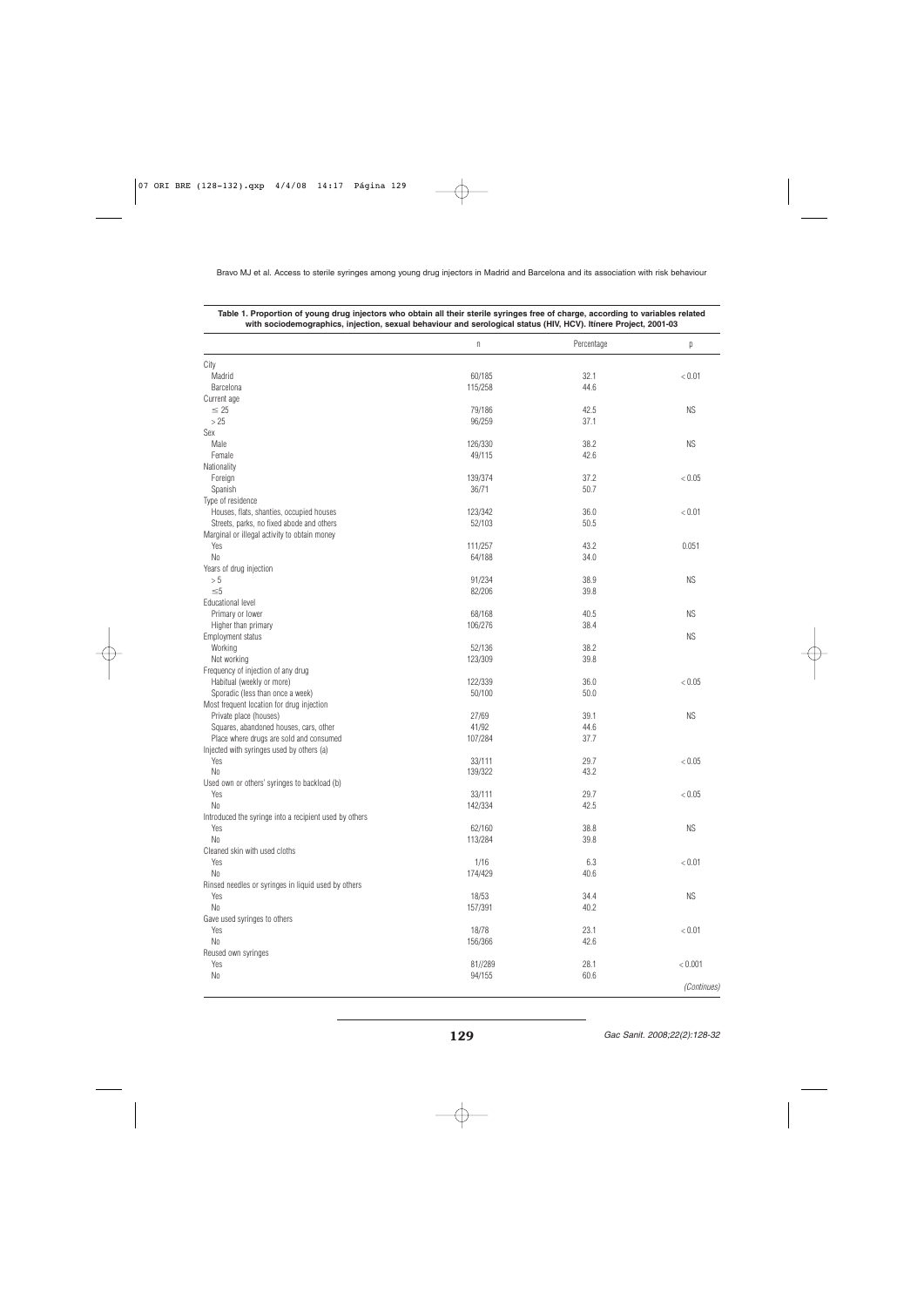|                                                                    | n       | Porcentage | p         |
|--------------------------------------------------------------------|---------|------------|-----------|
| Injected with syringes used by others or front/backloaded (a or b) |         |            |           |
| Yes                                                                | 56/176  | 31.8       | < 0.01    |
| N <sub>0</sub>                                                     | 119/269 | 44.2       |           |
| Exchanged sex for money, drugs or other merchandise                |         |            |           |
| Yes                                                                | 37/85   | 43.1       | <b>NS</b> |
| N <sub>0</sub>                                                     | 138/359 | 38.9       |           |
| HIV positive                                                       |         |            |           |
| Yes                                                                | 44/114  | 38.6       | <b>NS</b> |
| N <sub>0</sub>                                                     | 130/328 | 39.6       |           |
| <b>HCV</b> positive                                                |         |            |           |
| Yes                                                                | 124/324 | 38.3       | <b>NS</b> |
| N <sub>0</sub>                                                     | 49/117  | 41.9       |           |
|                                                                    |         |            |           |

**Table 1. Proportion of young drug injectors who obtain all their sterile syringes free of charge, according to variables related with socio-demographics, injection, sexual behaviour and serological status (HIV, HCV). Itínere Project, 2001-03** (continue)

HIV: Human immunodeficiency virus; HCV: Hepatitis C virus; NS: no statistical significance (p > 0.05). All practices refers to the last 12 months.

in Catalonia and 66 (4.2%) in the Community of Madrid<sup>1</sup>. Moreover, 664 pharmacies in Catalonia had an SEP, versus only 12 pharmacies in the Community of Madrid<sup>1</sup>. Free syringes could be obtained only in the SEPs and there were no subsidised sales.

In other countries, SDs have been shown to improve access to sterile syringes in certain places or at certain times<sup>4,5</sup> although these informal resources are associated with a greater risk of HIV infection than the use of more structured programmes<sup>4</sup>. The extent of SEP coverage is critical to assuring their effectiveness<sup>6</sup>.

The aim of this work is to describe the differences in access to sterile syringes among injectors in Madrid and Barcelona and to study sterile syringe access as a predictor of safer injection practices that may prevent the transmission of bloodborne infections.

## **Materials and methods**

The methodology used in the ITÍNERE cohort has previously been described in detail<sup>7</sup>. Independently of the social services, 991 young adults (18-30 years old) were recruited in the cities of Madrid, Barcelona and Seville between April 2001 and December 2003. All participants had used heroin on at least 12 days in the previous 12 months and on at least 1 day in the previous 3 months. The present analysis was restricted to the 465 participants from Madrid and Barcelona who had injected the drug in the previous 12 months and who answered three pre-coded questions: 1) Of all the sterile syringes you have used in the last 12 months, how many did you obtain free of charge? 2) From what kind of organization or service did you obtain the most free syringes in the last 12 months? 3) Where did you buy most of the syringes you purchased during this same time period? The 2.5% of injection drug users who did not respond were excluded. Their profile did not differ significantly from the rest of the population in terms of the main variables. The questionnaire<sup>7</sup> was computer-assisted. Dried blood spot samples were also analysed (HIV, HCV).

The statistical significance of the differences was evaluated with the Chi square test for qualitative variables and by analysis of variance with subsequent comparisons with Scheffé's test for quantitative variables. Two dependent variables were explored separately in the logistic regression: «sharing» – injecting with used syringes or front/backloading (i.e., employing a used syringe to prepare the drug solution, which is then divided into one or more syringes for injection) and «reusing one's own syringes» – because these practices involve very different risks of transmitting infections and to avoid problems of co-linearity.

## **Results**

Most respondents were men (73.4%), born in Spain (84.9%), and without regular employment (69.2%); their mean age was 25.8 years (95% CI 25.5-26.1) and mean duration of injecting drug use was 6.5 years (95% CI 6.0-6.91). Some 86.5% had injected in the last 30 days. Injection in private places, such as flats or houses, was more frequent in Barcelona (19.3%) than in Madrid (11.4%), where it more often took place in open places (sites of drug sales or consumption, public squares, abandoned houses or similar places) ( $p < 0.05$ ).

Only 4.2% (20) had not obtained any free sterile syringes in the last 12 months, 1.9% in Barcelona and 7.4% in Madrid ( $p < 0.01$ ). These injectors differed from the rest of the sample in that they were more frequently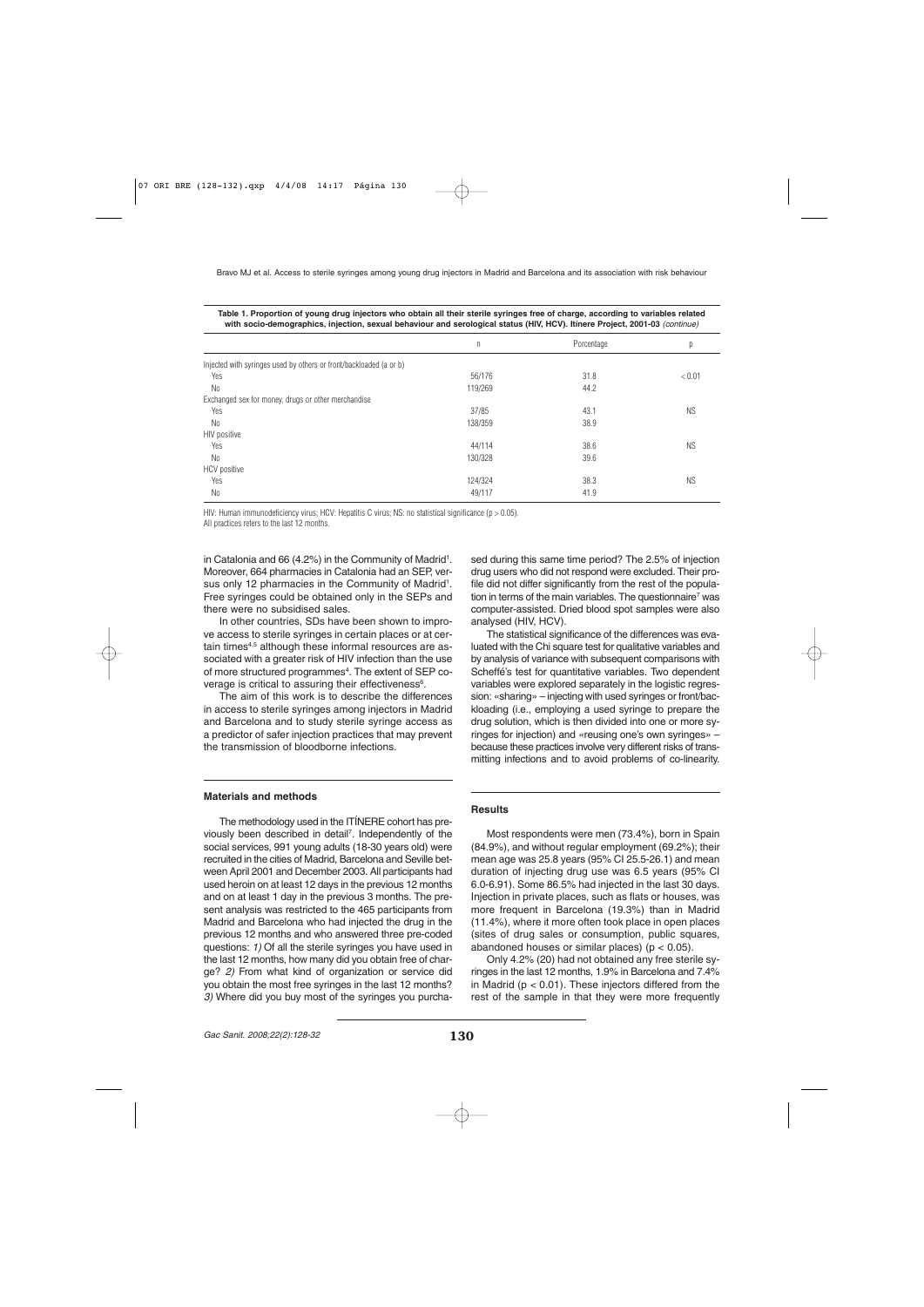women (45.0% vs. 25.8%; p=0.058) and sporadic users (61.1% vs. 22.8%;  $p < 0.001$ ), and they less often injected in places where drugs are sold or consumed  $(10.0\% \text{ vs. } 63.8\%; \text{ p} < 0.001).$ 

The way syringes were acquired – either all sterile syringes free of charge (ASSF) through SEPs or free plus purchased sterile syringes – was significantly associated with the city of residence. The proportion of drug users who obtained ASSF was smaller in Madrid than in Barcelona (table 1). In Barcelona, 62.8% obtained most of their free syringes from SEPs located in buses or vans, 20.5% from SEPs in pharmacies, 7.8% from SEPs at fixed locations, 5.7% through streetbased social workers or educators and 3.1% in other ways. In Madrid, the respective percentages were 82.5%, 0.5%, 8.7%, 2.7% and 5.5% (p < 0.001). Of those who had purchased syringes in the 12 months before the interview (286), 51.7% had bought them primarily in pharmacies and 48% in the street (67% and 32.4%, respectively, in Barcelona, vs. 34.8% and 65.2% in Madrid, p < 0.001). Obtaining ASSF was also significantly and positively associated with being Spanish, not having a fixed abode, injecting drugs sporadically and not exhibiting most of the injection risk behaviour investigated.

After adjusting for city, sociodemographic variables (sex, age, country of birth, educational level, employment status and type of residence), frequency of injection, years of injection, HIV and HCV status, prostitution and way of obtaining sterile syringes, «not sharing» (not injecting with used syringes and not front/backloading in syringes used by others) was associated with obtaining ASSF ( $OR =$ 1.69; 95% CI 1.11-2.56) and sporadic injection (OR = 1.83; 95% CI 1.11-3.03). Not reusing one's own syringes was associated with the same variables ( $OR = 4.02$ ;  $95\%$  CI 2.59-6.24; and OR = 2.50; 1.52-4.12, respectively) (table

2). Among those who purchased syringes, a significant association was seen between not reusing and buying most syringes in the street (OR =  $1.8595\%$  CI 1.02-3.34). Not sharing was not associated with the way syringes were purchased.

## **Discussion**

This is the first study of access to sterile syringes in a community sample of drug injectors in Spain. Free sterile syringes were found to be widely accessible in Madrid and Barcelona, which is consistent with the considerable increase in SEPs over the last 15 years<sup>1,2</sup>. However, there are important differences between the two cities: a smaller proportion obtained ASSF in SEPs in Madrid, where those who purchased syringes most often bought them in the street. Both findings are consistent with the much larger number of EPs in Barcelona<sup>8</sup> (141) than in Madrid (27-31; personal communication, Marta Franco) in 2003, and with the small number of pharmacies authorised for syringe exchange in the latter city<sup>1</sup>. It is possible that the number of syringes provided by the SEPs per year to each injector was not less in Madrid, but that a substantial proportion of syringes reach users through SDs and thus are not free of charge. It may also be that the number of free sterile syringes put into circulation in Madrid was too low to meet the demand. Although it is not easy to estimate coverage when the number of users is unknown, NGOs and local governments should make an effort in this regard. Furthermore, a certain balance should be maintained between structured programmes and informal resources that do not focus on transmitting preventive messages, do not collect used syringes, and do not fully guaran-

Table 2. Factors associated with not sharing syringes<sup>a</sup>, or not reusing one's own syringes among young heroin injectors. **Itínere Project, 2001-03. Multivariate logistic regression analysis**

|                                                          | Not sharing |               |      | Not reusing   |  |
|----------------------------------------------------------|-------------|---------------|------|---------------|--|
|                                                          | 0R          | 95% IC        | 0R   | 95% IC        |  |
| Way sterile syringes were obtained                       |             |               |      |               |  |
| Free in SEP and purchased from pharmacy or in the street | 1.00        |               | 1.00 |               |  |
| All free in SEP                                          | 1.69        | $1.11 - 2.56$ | 4.02 | 2.59-6.24     |  |
| Frequency of injection                                   |             |               |      |               |  |
| Habitual (weekly or more)                                | 1.00        |               | 1.00 |               |  |
| Sporadic (less than once a week)                         | 1.83        | $1.11 - 3.03$ | 2.50 | $1.52 - 4.12$ |  |
| Marginal or illegal activities to earn money             |             |               |      |               |  |
| Yes                                                      | 1.00        |               | 1.00 |               |  |
| N <sub>0</sub>                                           | 1.59        | $1.04 - 2.43$ | .53  | $0.97 - 2.43$ |  |

a Not sharing syringes = not injecting with syringes used by others and not front/backloading. Reference period: last 12 months. Both models were adjusted by city, sociodemographic variables, years of injection, HIV and HCV serological status and prostitution. N.º of cases retained in each model = 439. SEP = Syringe exchange programs. CI: confidence interval.